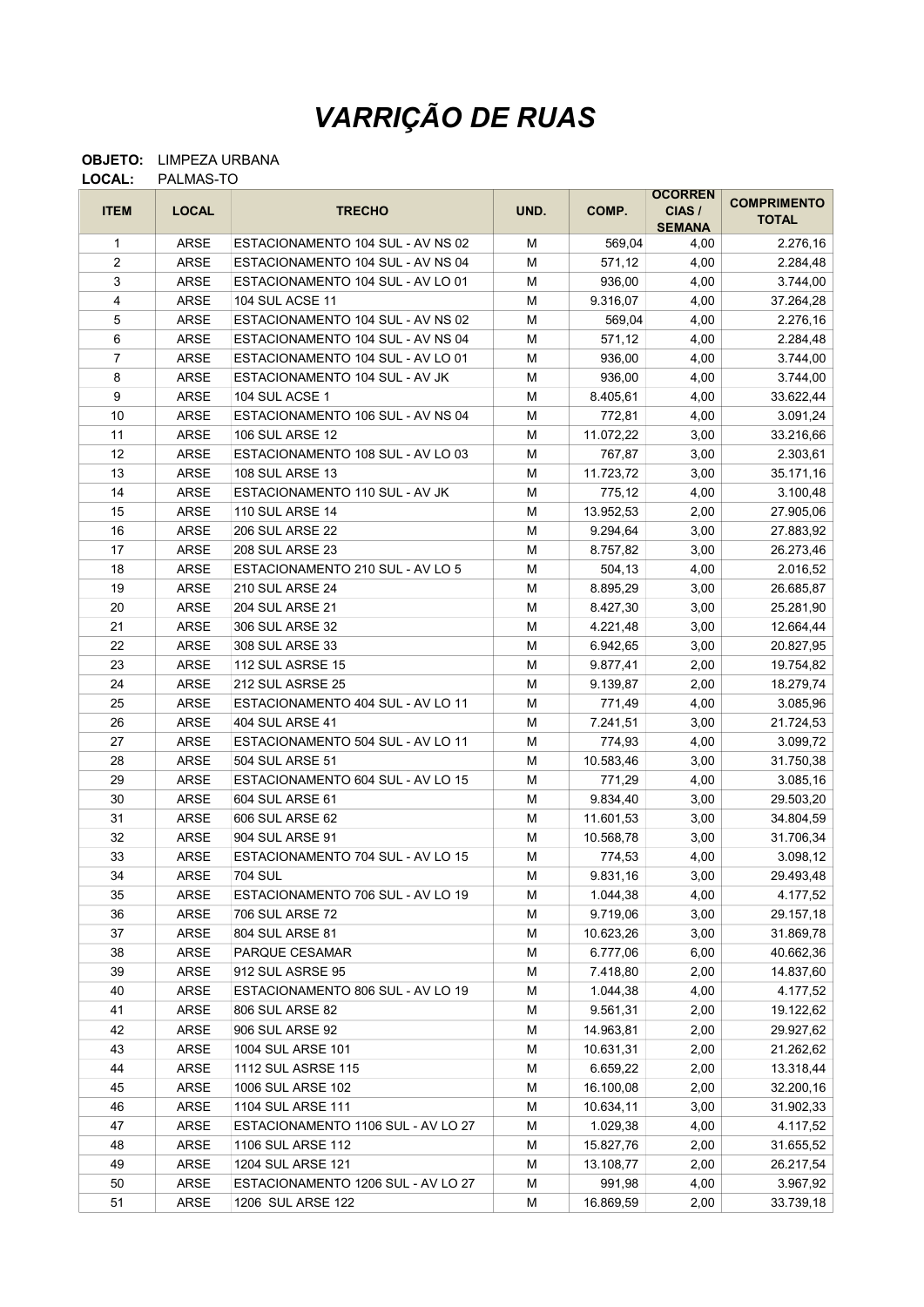| 52  | ARSE                       | 1304 SUL ARSE 131                   | М | 14.570,63 | 2,00 | 29.141,26 |
|-----|----------------------------|-------------------------------------|---|-----------|------|-----------|
| 53  | ARSE                       | 1306 SUL ARSE 132                   | М | 14.002,59 | 2,00 | 28.005,18 |
| 54  | ARSE                       | 1404 SUL ARSE 141                   | М | 11.737,69 | 2,00 | 23.475,38 |
| 55  | ARSE                       | 1504 SUL ARSE 151                   | M | 15.549,49 | 2,00 | 31.098,98 |
| 56  | ARSE                       | 1406 SUL ARSE 142                   | M | 14.107,75 | 2,00 | 28.215,50 |
| 57  | ARSE                       | 102 SUL ACSU - SE 10                | M | 1.051,88  | 4,00 | 4.207,52  |
| 58  | ARSE                       | 202 SUL ACSU SE 20                  | M | 1.137,67  | 3,00 | 3.413,01  |
| 59  | ARSE                       | 602 SUL ACSU SE 60                  | M | 1.257,66  | 3,00 | 3.772,98  |
| 60  | ARSE                       | 612 SUL ASRSE 65                    | М | 6.560,86  | 2,00 | 13.121,72 |
| 61  | ARSE                       | ESTACIONAMENTO 712 SUL - AV LO 19   | M | 955,11    | 3,00 | 2.865,33  |
| 62  | ARSE                       | <b>712 SUL ASRSE 75</b>             | M | 10.858,14 | 2,00 | 21.716,28 |
| 63  | ARSE                       | 402 SUL ACSU - SE 40                | M | 1.051,88  | 4,00 | 4.207,52  |
| 64  | <b>ARSO</b>                | 603 SUL ARSO 61                     | M | 12.300,36 | 2,00 | 24.600,72 |
| 65  | <b>ARSO</b>                | 403 SUL ARSO 41                     | M | 15.395,47 | 2,00 | 30.790,94 |
| 66  | <b>ARSO</b>                | 405 SUL ARSO 42                     | M | 13.839,10 | 2,00 | 27.678,20 |
| 67  | <b>ARSO</b>                | 303 SUL ARSO 31                     | М | 9.809,73  | 2,00 | 19.619,46 |
| 68  | <b>ARSO</b>                | 305 SUL ARSO 32                     | М | 14.368,92 | 2,00 | 28.737,84 |
| 69  | <b>ARSO</b>                | <b>205 SUL ARSO 22</b>              | M | 13.919,55 | 2,00 | 27.839,10 |
| 70  | ARSO                       | 101 SUL ACSU - SO 10                | М | 1.040,08  | 4,00 | 4.160,32  |
| 71  | <b>ARSO</b>                | 207 SUL ARSO - 23                   | M | 8.585,81  | 3,00 | 25.757,43 |
| 72  | <b>ARSO</b>                | ESTACIONAMENTO 103 SUL - AV JK      | M | 936,01    | 4,00 | 3.744,04  |
| 73  | <b>ARSO</b>                | ESTACIONAMENTO 103 SUL - AV LO1     | M | 936,00    | 4,00 | 3.744,00  |
| 74  | <b>ARSO</b>                | 103 SUL ACNO - 11                   | M | 9.545,76  | 4,00 | 38.183,04 |
| 75  | <b>ARSO</b>                | 309 SUL                             | М | 12.591,20 | 2,00 | 25.182,40 |
| 76  | <b>ARSO</b>                | 407 SUL ARSO 43                     | М | 12.214,76 | 2,00 | 24.429,52 |
| 77  | <b>ARSO</b>                | <b>507 SUL</b>                      | M | 13.511,91 | 2,00 | 27.023,82 |
| 78  | <b>ARSO</b>                | 509 SUL                             | M | 15.336,93 | 2,00 | 30.673,86 |
| 79  | <b>ARSO</b>                | 605 SUL                             | M | 13.772,12 | 2,00 | 27.544,24 |
| 80  | <b>ARSO</b>                | 903 SUL                             | М | 9.770,33  | 2,00 | 19.540,66 |
| 81  | <b>ARSO</b>                | 1003 SUL ARSO 101                   | M | 14.613,40 | 2,00 | 29.226,80 |
| 82  | <b>ARSO</b>                | 1005 SUL ARSO102                    | M | 10.346,20 | 2,00 | 20.692,40 |
| 83  | <b>ARSO</b>                | 1103 SUL                            | М | 14.114,70 | 2,00 | 28.229,40 |
| 84  | <b>ARSO</b>                | 1105 SUL ARSO 112                   | М | 10.352,82 | 2,00 | 20.705,64 |
| 85  | <b>ARSO</b>                | 1203 SUL ARSO 121                   | М | 14.287,19 | 2,00 | 28.574,38 |
| 86  | <b>ARSO</b>                | 1303 SUL ARSO 131                   | M | 16.238,57 | 2,00 | 32.477,14 |
| 87  | <b>ARSO</b>                | 1503 SUL ARSO 151                   | М | 37.352,70 | 2,00 | 74.705,40 |
| 88  | <b>ARSO</b>                | 901 SUL ACSU 90                     | M | 3.926,73  | 2,00 | 7.853,46  |
| 89  | <b>ARSO</b>                | 501 SUL ACSU 50                     | М | 1.377,66  | 3,00 | 4.132,98  |
| 90  |                            | 401 SUL ACSU SO 40                  | M |           | 3,00 |           |
| 91  | <b>ARSO</b><br><b>ARSO</b> | <b>201 SUL ACSU 20</b>              | M | 1.257,67  |      | 3.773,01  |
|     |                            | 208 NORTE ARNE 24                   |   | 1.137,67  | 3,00 | 3.413,01  |
| 92  | <b>ARNE</b>                |                                     | M | 7.966,21  | 3,00 | 23.898,63 |
| 93  | <b>ARNE</b>                | 406 NORTE ARNE 53                   | M | 8.016,89  | 2,00 | 16.033,78 |
| 94  | <b>ARNE</b>                | 304 NORTE ARNE 41                   | M | 6.362,82  | 3,00 | 19.088,46 |
| 95  | <b>ARNE</b>                | 404 NORTE ARNE 51                   | M | 13.717,51 | 2,00 | 27.435,02 |
| 96  | <b>ARNE</b>                | 504 NORTE ARNE 61                   | M | 9.817,01  | 2,00 | 19.634,02 |
| 97  | <b>ARNE</b>                | 102 NORTE ACSU - NE 10              | M | 1.051,87  | 4,00 | 4.207,48  |
| 98  | <b>ARNE</b>                | ESTACIONAMENTO 104 NORTE - AV NS 02 | M | 599,42    | 4,00 | 2.397,68  |
| 99  | <b>ARNE</b>                | ESTACIONAMENTO 104 NORTE - AV LO 02 | M | 936,00    | 4,00 | 3.744,00  |
| 100 | <b>ARNE</b>                | ESTACIONAMENTO 104 NORTE - AV LO 04 | M | 936,01    | 4,00 | 3.744,04  |
| 101 | <b>ARNE</b>                | ESTACIONAMENTO 104 NORTE - AV NS 04 | M | 571,12    | 4,00 | 2.284,48  |
| 102 | ARNE                       | 104 NORTE ACNE 11                   | M | 8.349,68  | 4,00 | 33.398,72 |
| 103 | <b>ARNE</b>                | ESTACIONAMENTO 104 NORTE - AV NS 02 | M | 599,42    | 4,00 | 2.397,68  |
| 104 | <b>ARNE</b>                | ESTACIONAMENTO 104 NORTE - AV LO 02 | M | 936,00    | 4,00 | 3.744,00  |
| 105 | ARNE                       | ESTACIONAMENTO 104 NORTE - AV NS 04 | M | 571,12    | 4,00 | 2.284,48  |
| 106 | ARNE                       | ESTACIONAMENTO 104 NORTE - AV JK    | M | 936,00    | 4,00 | 3.744,00  |
| 107 | <b>ARNE</b>                | 104 NORTE ACNE 1                    | M | 8.375,23  | 4,00 | 33.500,92 |
| 108 | <b>ARNE</b>                | 106 NORTE                           | M | 10.219,41 | 3,00 | 30.658,23 |
| 109 | <b>ARNE</b>                | 108 NORTE                           | M | 11.845,03 | 3,00 | 35.535,09 |
| 110 | ARNE                       | ESTACIONAMENTO 110 NORTE - AV JK    | М | 771,29    | 4,00 | 3.085,16  |